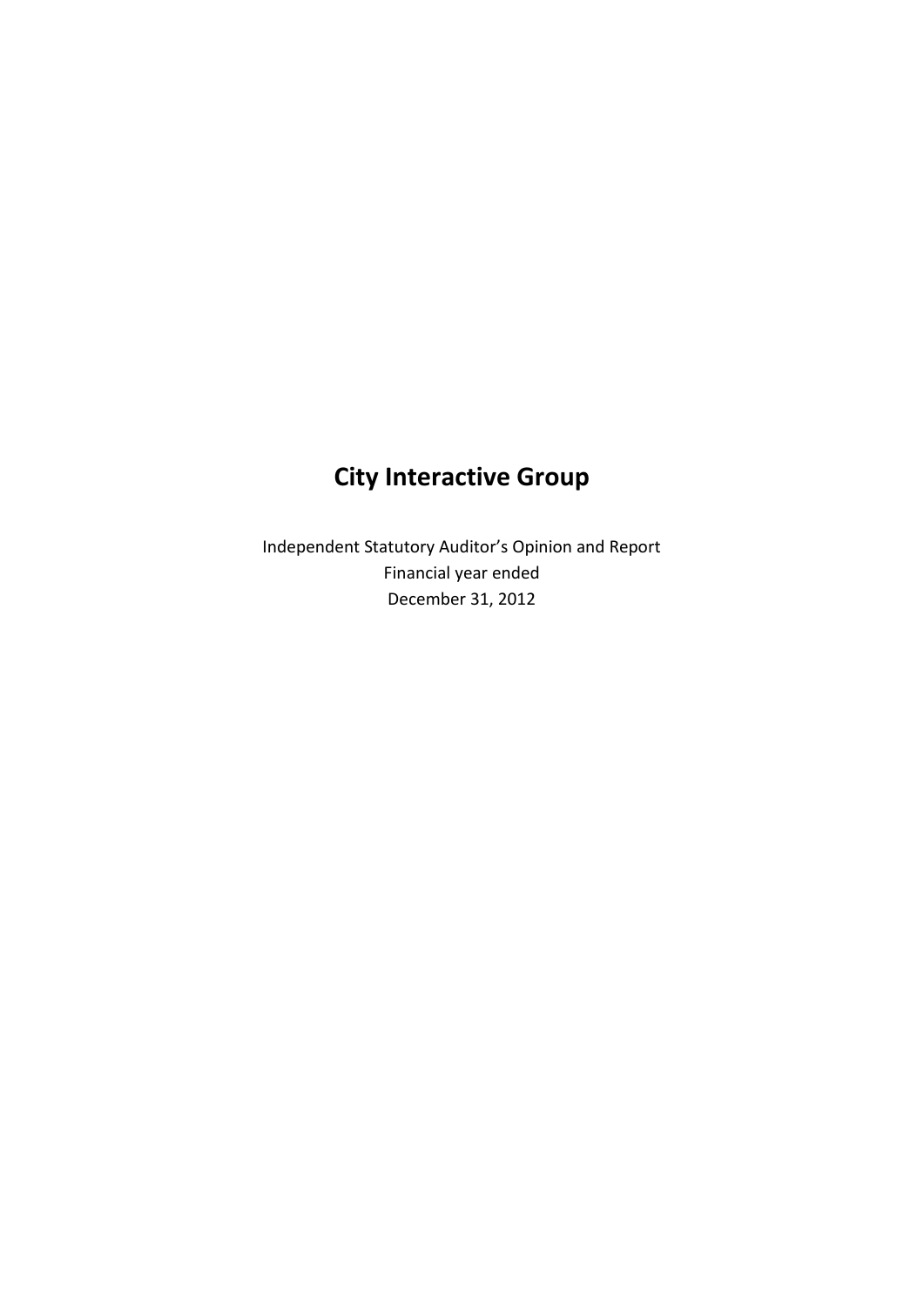

**CSWP Audyt Spółka z ograniczoną odpowiedzialnością Sp. k.** ul. Nowy Świat 49 00-042 Warsaw, Poland tel. +48 22 101 20 01 fax: +48 22 100 59 94 www.cswp.pl

#### **INDEPENDENT STATUTORY AUDITOR'S OPINION**

To the Shareholders and Supervisory Board of City Interactive S.A.

We audited the enclosed financial statements of the City Interactive Group, having its registered office in Warsaw, ul. Żupnicza 17 (the "Group"), the parent of which is City Interactive S.A., having its registered office in Warsaw, ul. Żupnicza 17 (the "Parent"), which consist of the consolidated balance sheet drawn up as at December 31, 2012, consolidated statement of profit and loss, consolidated statement of comprehensive income, consolidated statement of changes in equity, consolidated statement of cash flows for the financial year January 1 to December 31, 2012, and notes to the financial statements.

The Parent's management is responsible for drawing up the financial statements and report on the Group's operations in accordance with legal regulations.

The Parent's Management Board and members of the Supervisory Board or other supervisory body are required to ensure that the consolidated financial statements and report on the Group's operations fulfill the requirements provided for in the Accounting Act of September 29, 1994 (Polish Journal of Laws of 2009, no. 152, item 1223 as amended), hereinafter referred to as the "Polish Accounting Act".

Our objective was to audit and express an opinion on whether the consolidated financial statements are compliant with the Group's required accounting principles (policy), whether they reliably and clearly present all significant aspects of the financial situation, asset position and financial result of the Group.

We audited the consolidated financial statements in accordance with the following:

- 1) Section 7 of the Polish Accounting Act;
- 2) National financial audit standards issued by the National Chamber of Statutory Auditors in Poland.

We planned and carried out the audit of the consolidated financial statements in such manner as to gain the rational certainty necessary for us to express an opinion on the statements. In particular, the audit covered verification of the accounting principles (policies) and significant estimates applied by the Parent and examination, primarily on a test basis, of evidence supporting the figures and disclosures in the consolidated financial statements, together with an overview of the consolidated financial statements.

We consider that the audit provided us with sufficient basis to provide an opinion.

In our opinion, the audited consolidated financial statements, in all significant aspects:

- a) give a true and accurate view of all information significant for assessment of the Group's financial situation and asset position as at December 31, 2012, as well as its financial result for the financial year January 1 to December 31, 2012,
- b) were drawn up in accordance with International Accounting Standards, International Financial Reporting Standards and associated interpretations published in the form of European Commission regulations, and where not governed by such standards then appropriate to the requirements of the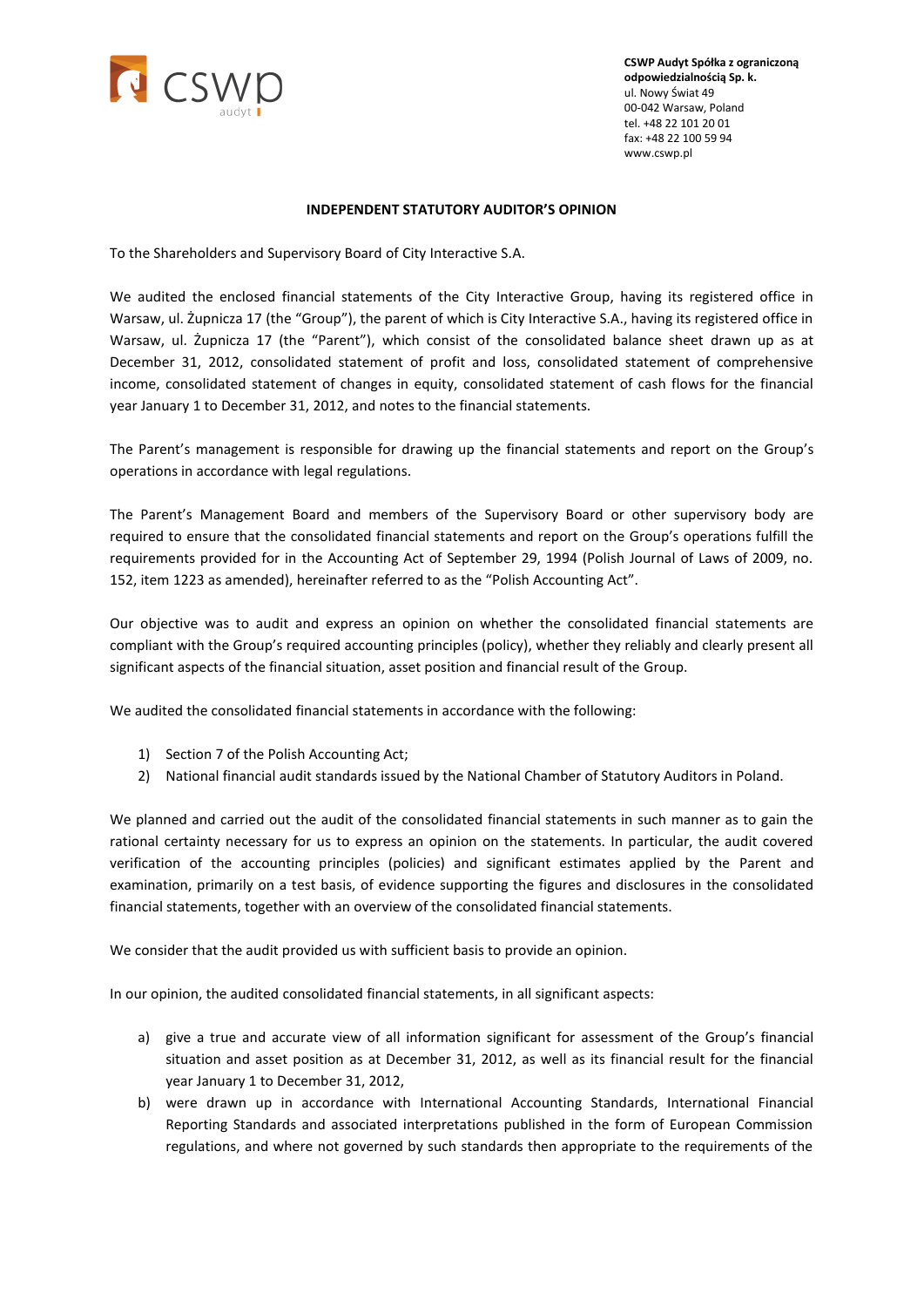

**CSWP Audyt Spółka z ograniczoną odpowiedzialnością Sp. k.** ul. Nowy Świat 49 00-042 Warsaw, Poland tel. +48 22 101 20 01 fax: +48 22 100 59 94 www.cswp.pl

Polish Accounting Act and secondary legislation issued on its basis, and also pursuant to correctly maintained accounts,

c) are compliant with the provisions of law binding on the Group which impact the content of financial statements.

Without raising reservations as to the correctness and accuracy of the audited consolidated financial statements, we point out that:

- As at the end of the reporting period the Group maintained low liquidity ratios and generated a loss for the financial year. The Parent's Management Board believes that this does not constitute a threat to the Group's status as a going concern, as described in point 2 c) of the introduction to the consolidated financial statements,
- The Parent did not publish the financial statements for the preceding year in the *Monitor Polski B* official gazette.

The management report on the Group's operations is complete in the meaning of art. 49, sec. 2 of the Polish Accounting Act and complies with the Ordinance of the Minister of Finance of February 19, 2009 on current and periodic information provided by issuers of securities and the conditions for recognizing information required by the law of a non-member state as equivalent (Polish Journal of Laws of 2009, no. 33, item 259), and the information contained in it, as sourced from the audited consolidated financial statements, is compliant therewith.

[signature] Statutory Auditor no. 11505 Jędrzej Szalacha Lead Statutory Auditor conducting the audit

CSWP Audyt Spółka z ograniczoną odpowiedzialnością Sp. k.

Entity authorized to audit financial statements, entered into the list of authorized entities, no. 3767, held by the National Chamber of Statutory Auditors.

Warsaw, March 7, 2013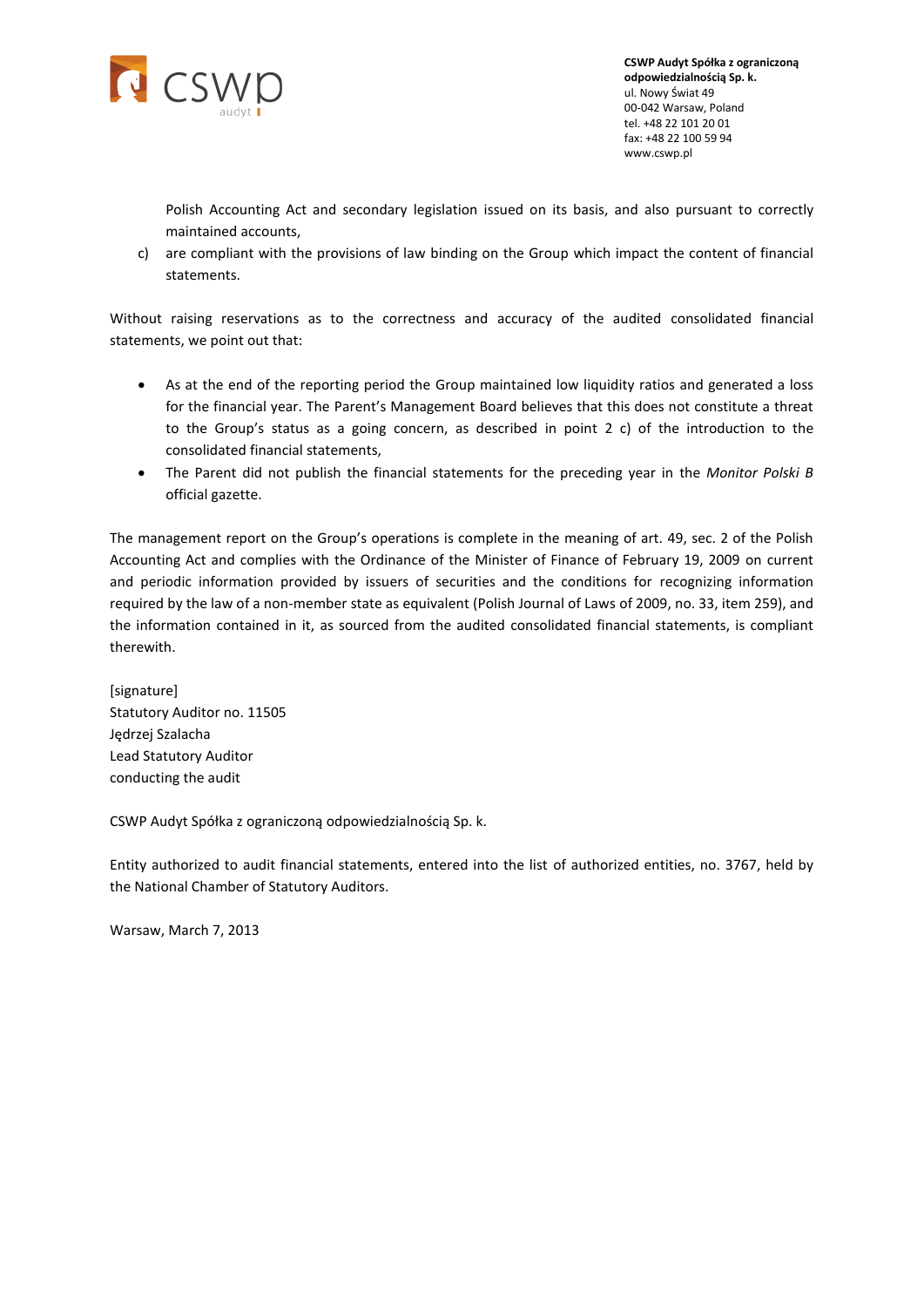# **City Interactive Group**

Report on Audit of the Financial Statements Financial year ended December 31, 2012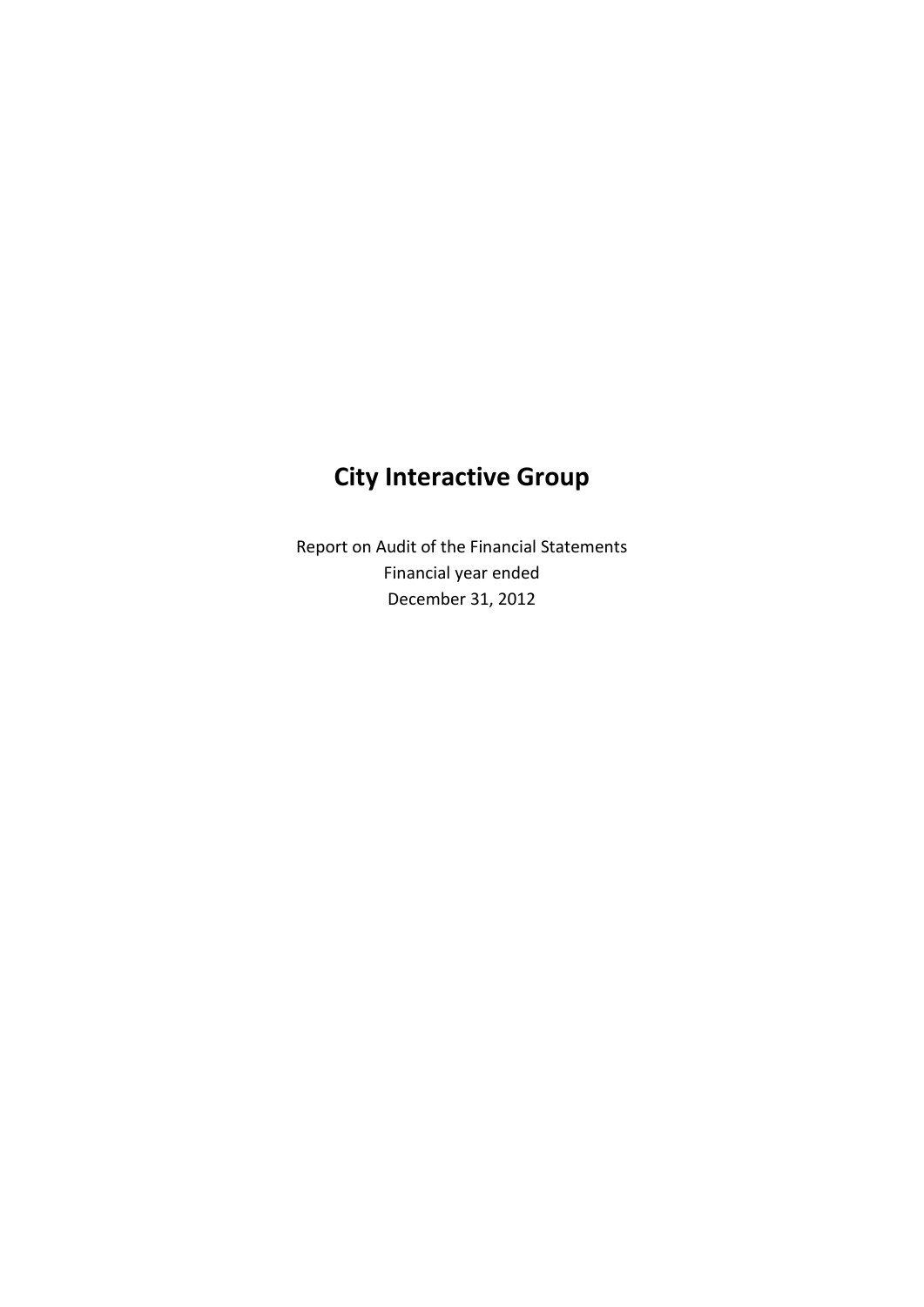

# **CONTENTS**

| 1.8. Information on audit of the financial statements of entities comprising the Group  8             |  |
|-------------------------------------------------------------------------------------------------------|--|
|                                                                                                       |  |
|                                                                                                       |  |
|                                                                                                       |  |
|                                                                                                       |  |
| 3.3. Information on the agreement on provision of assurance services, audit dates and independence  9 |  |
|                                                                                                       |  |
|                                                                                                       |  |
|                                                                                                       |  |
|                                                                                                       |  |
|                                                                                                       |  |
|                                                                                                       |  |
|                                                                                                       |  |
|                                                                                                       |  |
|                                                                                                       |  |
|                                                                                                       |  |
|                                                                                                       |  |
|                                                                                                       |  |
| 5. Notes to the consolidated financial statements and report on the Group's operations 16             |  |
|                                                                                                       |  |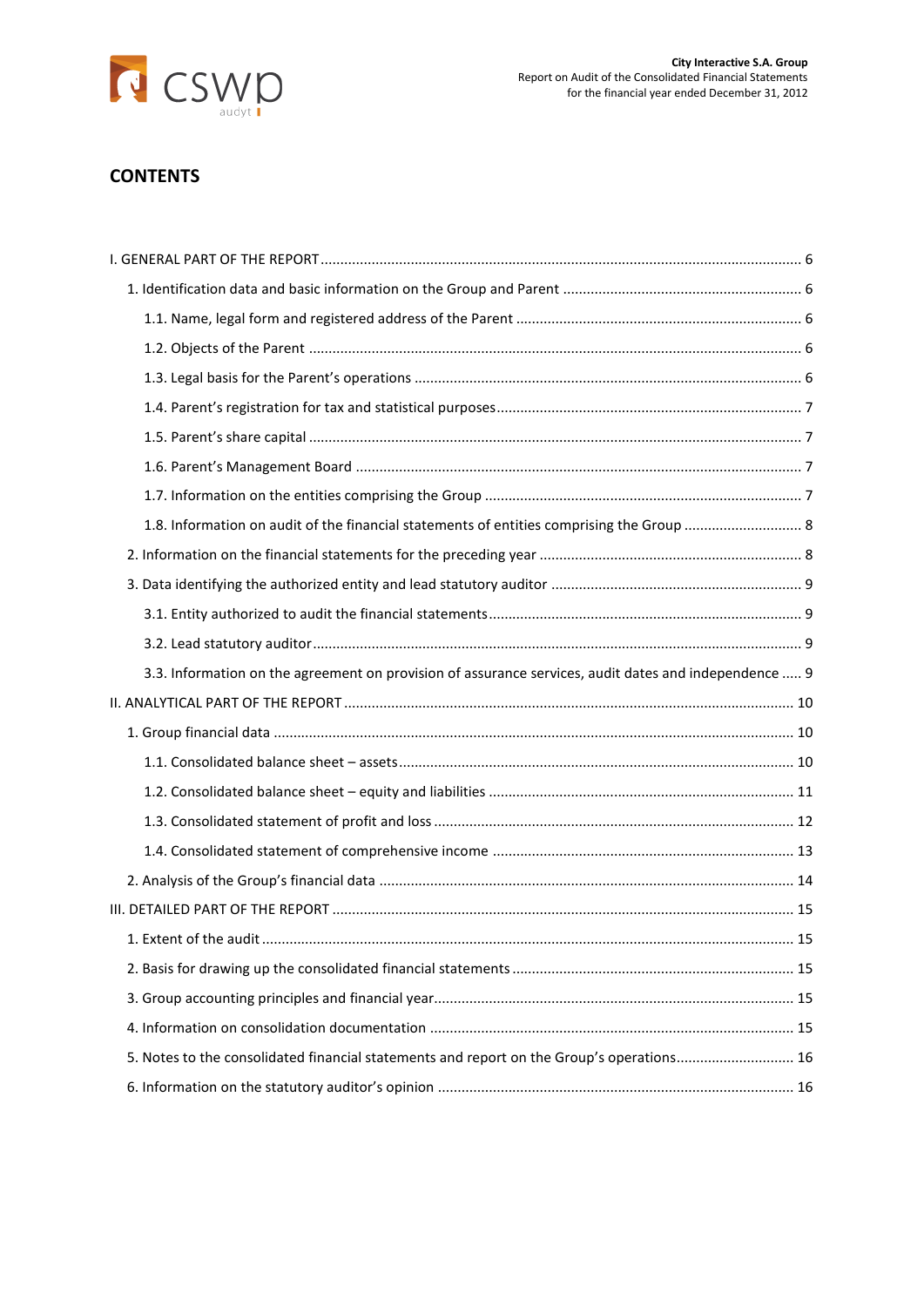

# <span id="page-5-0"></span>**I. GENERAL PART OF THE REPORT**

#### <span id="page-5-1"></span>**1. Identification data and basic information on the Group and Parent**

#### <span id="page-5-2"></span>**1.1. Name, legal form and registered address of the Parent**

City Interactive S.A. ul. Żupnica 17 03-821 Warsaw, Poland

#### <span id="page-5-3"></span>**1.2. Objects of the Parent**

In accordance with the Parent's articles of incorporation, its principal objects are:

- manufacture of electronic games, including computer games,
- manufacture of computer media;
- production of audio recordings, video recordings and reproduction of computer media;
- retail sale of computer games, audio recordings, video recordings and computer media;
- computer hardware and software advisory;
- software distribution;
- advertising;
- wholesale of electronic games, audio recordings, video recordings and computer media;
- publishing activity;
- printing activity;
- retail sale of books, newspapers and written material;
- retail sale outside of a network of stores;
- data processing;
- database activity;
- activity connected with film and the video industry;
- other forms of education not elsewhere classified;
- recruitment and provision of personnel;
- commercial activity not elsewhere classified;
- research and development work in technical sciences.

#### <span id="page-5-4"></span>**1.3. Legal basis for the Parent's operations**

City Interactive S.A. (a public limited company) was formed through transformation from City Interactive Sp. z o.o. (a limited liability company). The resolution on transformation was adopted by the general meeting of City Interactive Sp. z o.o. on May 16, 2007. The duration of the Company is unlimited. The Company is registered at the District Court for the Capital City of Warsaw in Warsaw, 13<sup>th</sup> Commercial Division of the National Court Register, entry number KRS 0000282076.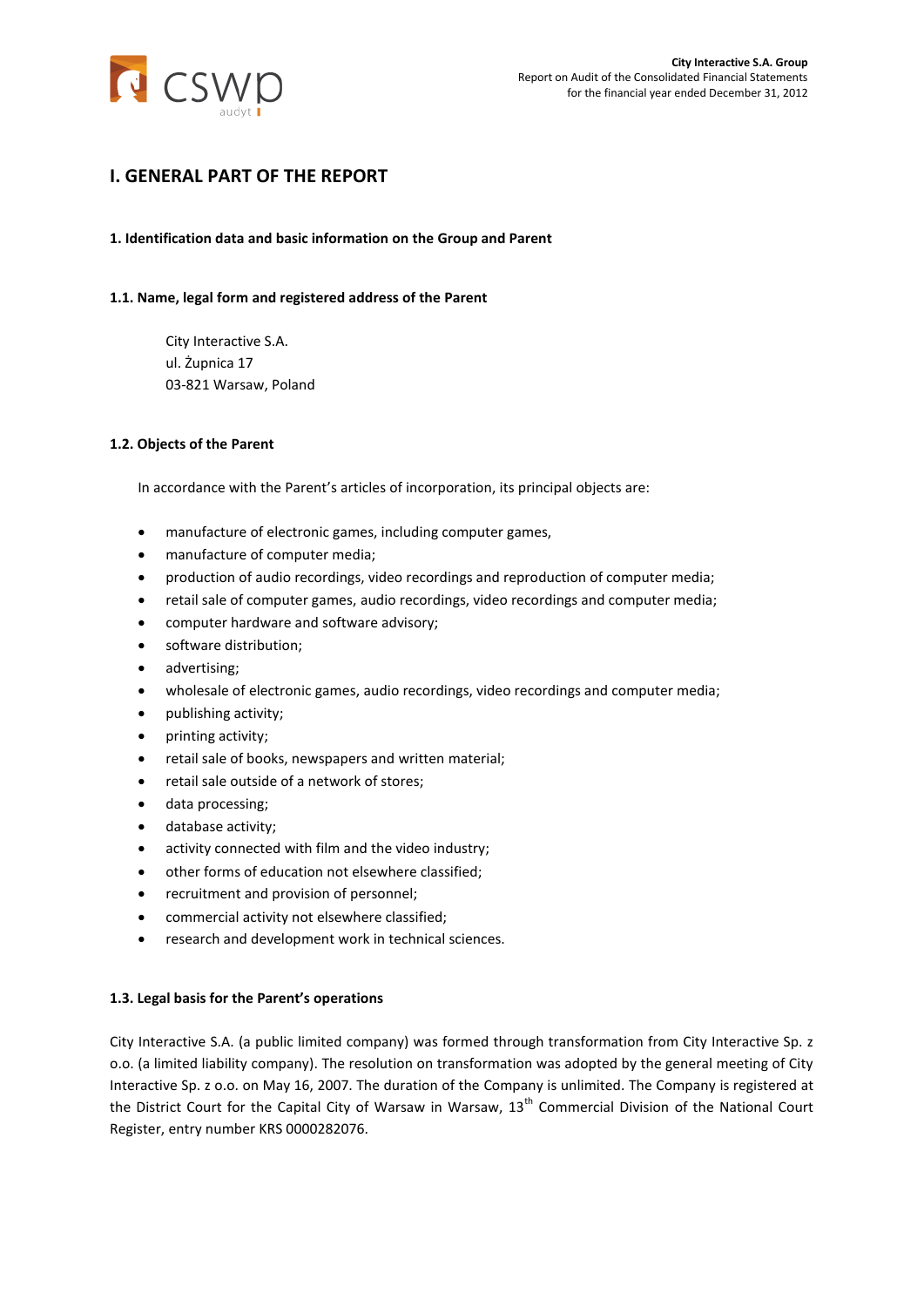

#### <span id="page-6-0"></span>**1.4. Parent's registration for tax and statistical purposes**

NIP (taxpayer identification number): 1181585759 REGON (statistical identification number): 017186320

#### <span id="page-6-1"></span>**1.5. Parent's share capital**

As at December 31, 2012 the Parent's registered share capital was PLN 1 265 000, divided into 12 650 000 shares with a nominal value of PLN 0.10 each. Shares are not preferred shares.

The shareholding structure as at December 31, 2012 was as follows:

| Shareholder name   | Number of<br>shares | Nominal value of<br>shares (PLN<br>thousands) | <b>Number of votes</b><br>held $(\%)$ | Type of<br>shares |
|--------------------|---------------------|-----------------------------------------------|---------------------------------------|-------------------|
| Marek Tymiński     | 6 347 285           | 634.7                                         | 50.2%                                 | Ordinary          |
| <b>QUERCUS TFI</b> | 663 734             | 66.4                                          | 5.2%                                  | Ordinary          |
| Others $< 5\%$     | 5 638 981           | 563.9                                         | 44.6%                                 | Ordinary          |
|                    | 12 650 000          | 1 2 6 5                                       | 100%                                  |                   |

City Interactive S.A. is parent of the City Interactive Group, and draws up consolidated financial statements.

#### <span id="page-6-2"></span>**1.6. Parent's Management Board**

The Parent's Management Board performs management functions.

As at December 31, 2012 the Parent's Management Board comprised:

- Marek Tymiński President of the Management Board,
- Andreas Jaeger Member of the Management Board.

Andreas Jaeger was appointed Member of the Management Board on March 14, 2012. He replaced Michał Sokolski, who on the same day resigned as Member of the Management Board.

#### <span id="page-6-3"></span>**1.7. Information on the entities comprising the Group**

As at December 31, 2012, the City Interactive Group comprised the following entities:

- City Interactive S.A. parent,
- City Interactive Germany GmbH wholly-owned subsidiary,
- City Interactive USA Inc. wholly-owned subsidiary,
- Business Area Sp. z o.o. wholly-owned subsidiary,
- City Interactive Studio S.R.L. wholly-owned subsidiary,
- City Interactive Canada Inc. wholly-owned subsidiary,
- City Interactive UK Ltd. wholly-owned subsidiary,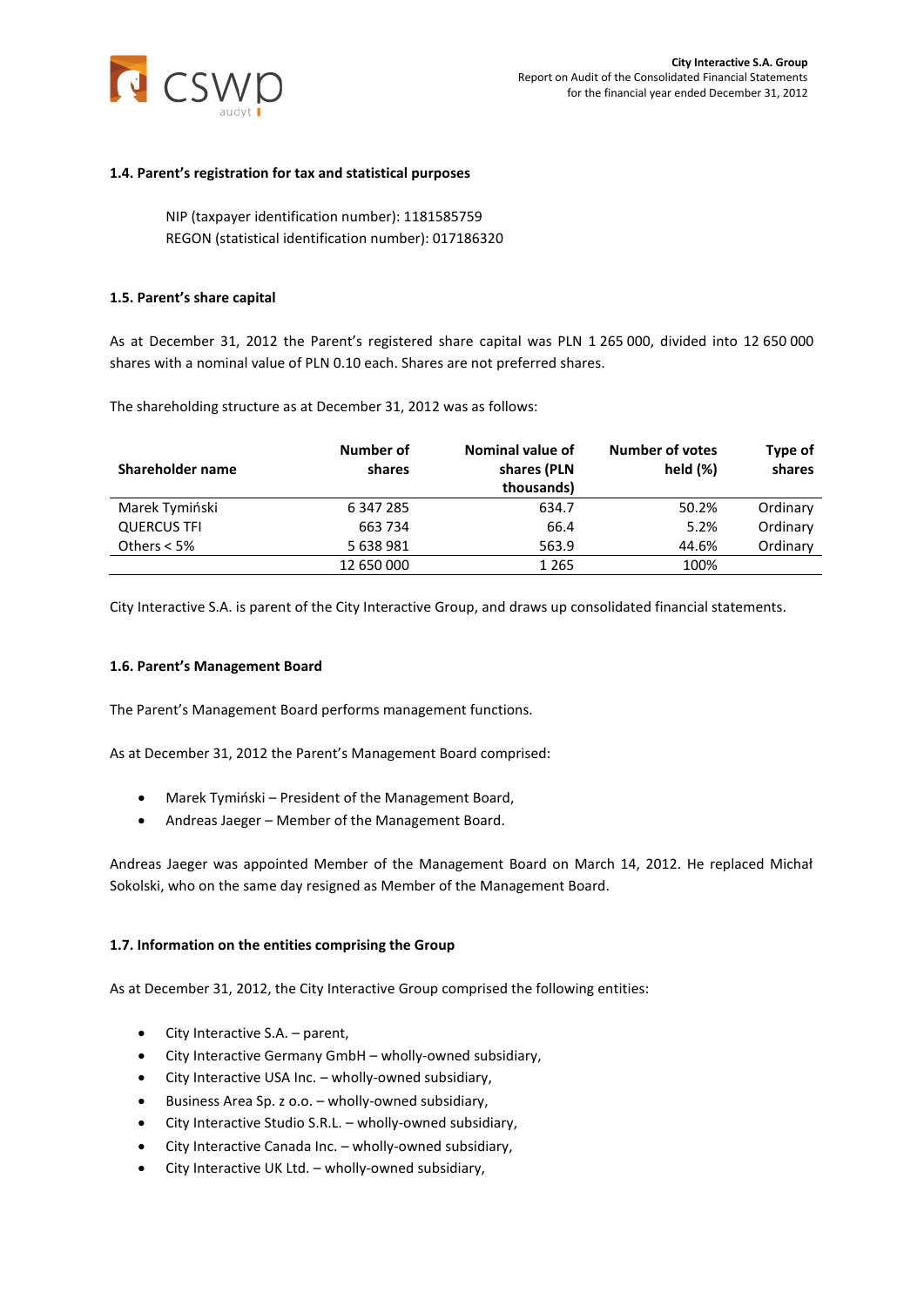

- City Interactive Spain S.L. wholly-owned subsidiary,
- City Interactive Peru SAC 99%-owned subsidiary,
- City Interactive Jogos Electronics LTDA wholly-owned subsidiary (90% of shares held by City Interactive S.A., 10% held by City Interactive USA Inc.),
- City Interactive Mexico S.A. de C.V. wholly-owned subsidiary (95% of shares held by City Interactive S.A., 5% held by City Interactive USA Inc.).

On August 21, 2012 the Parent sold 100% of its shares in subsidiary City Interactive Studio Ltd.

The following entities with continuing operations were fully consolidated in the Group's consolidated financial statements drawn up for the financial year January 1 to December 31, 2012:

- City Interactive S.A. parent,
- City Interactive Germany GmbH subsidiary,
- City Interactive USA Inc. subsidiary,
- Business Area Sp. z o.o. subsidiary,
- City Interactive Studio S.R.L. subsidiary,

Other entities within the Group were not subject to consolidated due to the fact that their financial data is immaterial from the viewpoint of evaluating the Group's financial position and/or their operations were discontinued and appropriate impairment losses and provisions were created at the Parent's level.

# <span id="page-7-0"></span>**1.8. Information on audit of the financial statements of entities comprising the Group**

We conducted the audit of the financial statements of the Parent City Interactive S.A. for the financial year January 1 to December 31, 2012 and issued an unqualified opinion on March 7, 2013.

The financial statements of City Interactive USA Inc. were audited by Tanton and Company LLP Accountants & Consultants (New York, USA) and the opinion of March 4, 2013 did not include any reservations.

The financial statements of other entities comprising the Group were not audited by a statutory auditor.

# <span id="page-7-1"></span>**2. Information on the financial statements for the preceding year**

The City Interactive Group's consolidated financial statements for the preceding financial year, i.e. the year ended December 31, 2011 were audited by CSWP Audyt Sp. z o.o. and the independent statutory auditor's opinion, dated April 13, 2012, contains neither reservations nor comments.

On June 28, 2012 the Parent's general meeting approved the financial statements for the preceding year.

The consolidated financial statements for the preceding year were submitted to the National Court Register on February 25, 2013. The Parent did not publish the consolidated financial statements for the preceding financial year in the *Monitor Polski B* official gazette.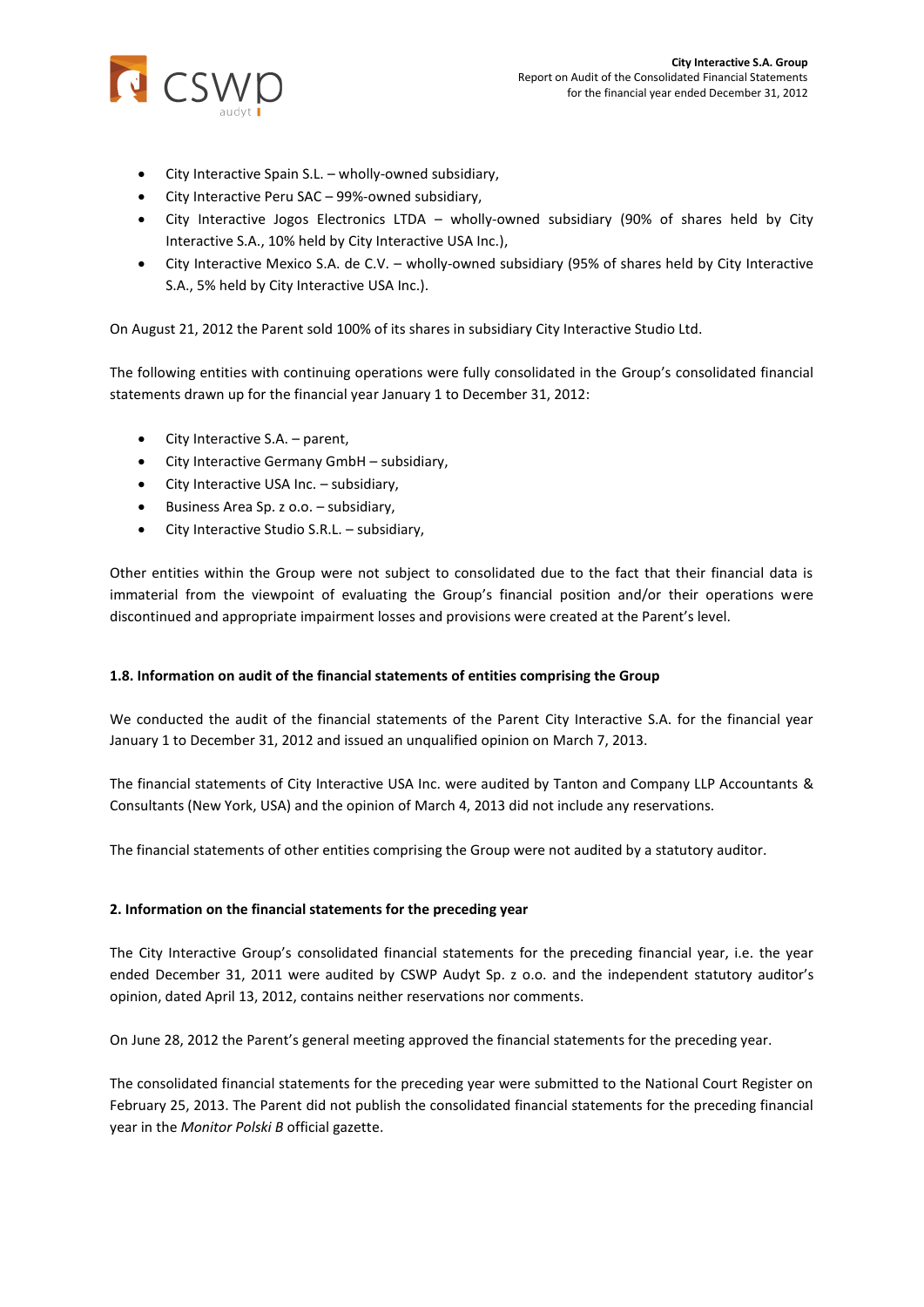

The closing balance as at the end of the preceding financial year was correctly introduced into the accounts as the opening balance for the audited year.

## <span id="page-8-0"></span>**3. Data identifying the authorized entity and lead statutory auditor**

#### <span id="page-8-1"></span>**3.1. Entity authorized to audit the financial statements**

CSWP Audyt Spółka z ograniczoną odpowiedzialnością Sp. k. ul. Nowy Świat 49 00-042 Warsaw, Poland

NIP: 525-25-23-102 REGON: 145894054 KRS: 0000402544

Company registered at the District Court for the Capital City of Warsaw in Warsaw, 12<sup>th</sup> Commercial Division of the National Court Register.

Entry into the list of entities authorized to audit financial statements: no. 3767.

#### <span id="page-8-2"></span>**3.2. Lead statutory auditor**

Jędrzej Szalacha, statutory auditor no. 11505.

#### <span id="page-8-3"></span>**3.3. Information on the agreement on provision of assurance services, audit dates and independence**

The basis for performance of the audit is the agreement of May 28, 2012. The decision on selection of statutory auditor was taken through the resolution of the Parent's Supervisory Board of May 23, 2012.

The time frame for audit of the financial statements at the Parent's registered office was as follows:

- From July 25 to August 3, 2012 initial audit,
- From January 28 to February 1, 2013 final audit,
- From February 18 to 22, 2013 final audit.

CSWP Audyt Spółka z ograniczoną odpowiedzialnością Sp. k., the lead statutory auditor and persons participating in the audit of the Group's consolidated financial statements fulfill the requirements for independence in relation to all Group entities in the meaning of art. 56, sections 3 and 4 of the act on statutory auditors and their self-regulation, entities authorized to audit financial statements and public oversight.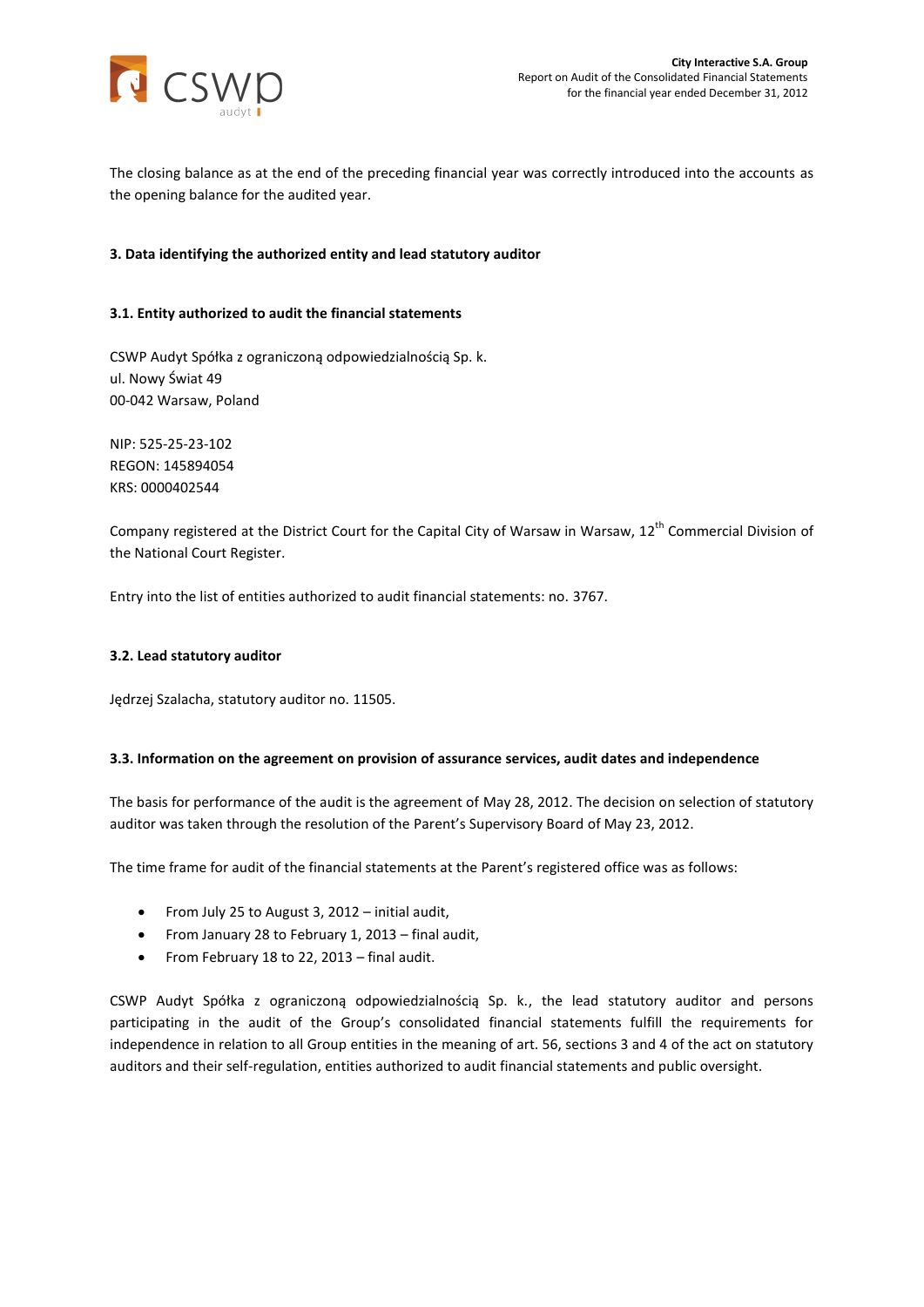

# <span id="page-9-0"></span>**II. ANALYTICAL PART OF THE REPORT**

#### <span id="page-9-1"></span>**1. Group financial data**

# <span id="page-9-2"></span>**1.1. Consolidated balance sheet – assets**

| <b>ASSETS</b>                   | Dec. 31, 2012   | % share in     | Dec. 31, 2011   | % share in     |
|---------------------------------|-----------------|----------------|-----------------|----------------|
|                                 | (PLN thousands) | carrying value | (PLN thousands) | carrying value |
| <b>Non-current assets</b>       |                 |                |                 |                |
| Property, plant and equipment   | 1425            | 2.0            | 1 3 8 5         | 2.0            |
| Intangible assets               | 38 108          | 52.6           | 25 062          | 35.4           |
| Goodwill                        | 9               | 0.0            | 9               | 0.0            |
| Interests in subsidiaries,      |                 |                |                 |                |
| associates and jointly          |                 |                |                 |                |
| controlled entities             | 18              | 0.0            | 18              | 0.0            |
| Deferred income tax assets      | 5 2 9 1         | 7.3            | 2 2 6 9         | 3.2            |
| Other non-current assets        | 32              | 0.0            | 36              | 0.1            |
| <b>Total non-current assets</b> | 44 883          | 61.9           | 28779           | 40.7           |
| <b>Current assets</b>           |                 |                |                 |                |
| Inventories                     | 2 3 5 7         | 3.3            | 4 9 4 5         | 7.0            |
| Current investments             | 43              | 0.1            | 403             | 0.6            |
| Advances paid                   | 100             | 0.1            | 1 3 6 1         | 1.9            |
| Trade and other receivables     | 6 1 0 8         | 8.4            | 14 5 19         | 20.5           |
| Income tax receivables          |                 |                | 858             | 1.2            |
| Cash and cash equivalents       | 16 474          | 22.8           | 16 700          | 23.7           |
| Other current assets            | 2 4 9 2         | 3.4            | 3089            | 4.4            |
| <b>Total current assets</b>     | 27 574          | 38.1           | 41875           | 59.3           |
| <b>TOTAL ASSETS</b>             | 72 457          | 100.0          | 70 654          | 100.0          |

The increase in carrying value results chiefly from an increase in intangible assets, including the costs of development work connected with the production of software, together with increase in the value of deferred income tax assets. The growth in deferred income tax assets results from the increase in negative temporary differences arising in connection with the recognition of significant impairment losses on intangible assets (unsuccessful releases and discontinued production of certain games), together with the tax loss for the current year.

The decrease in current assets results primarily from a decline in trade receivables, which in turn is a result of lower revenue from sales (lack of successful game releases throughout 2012).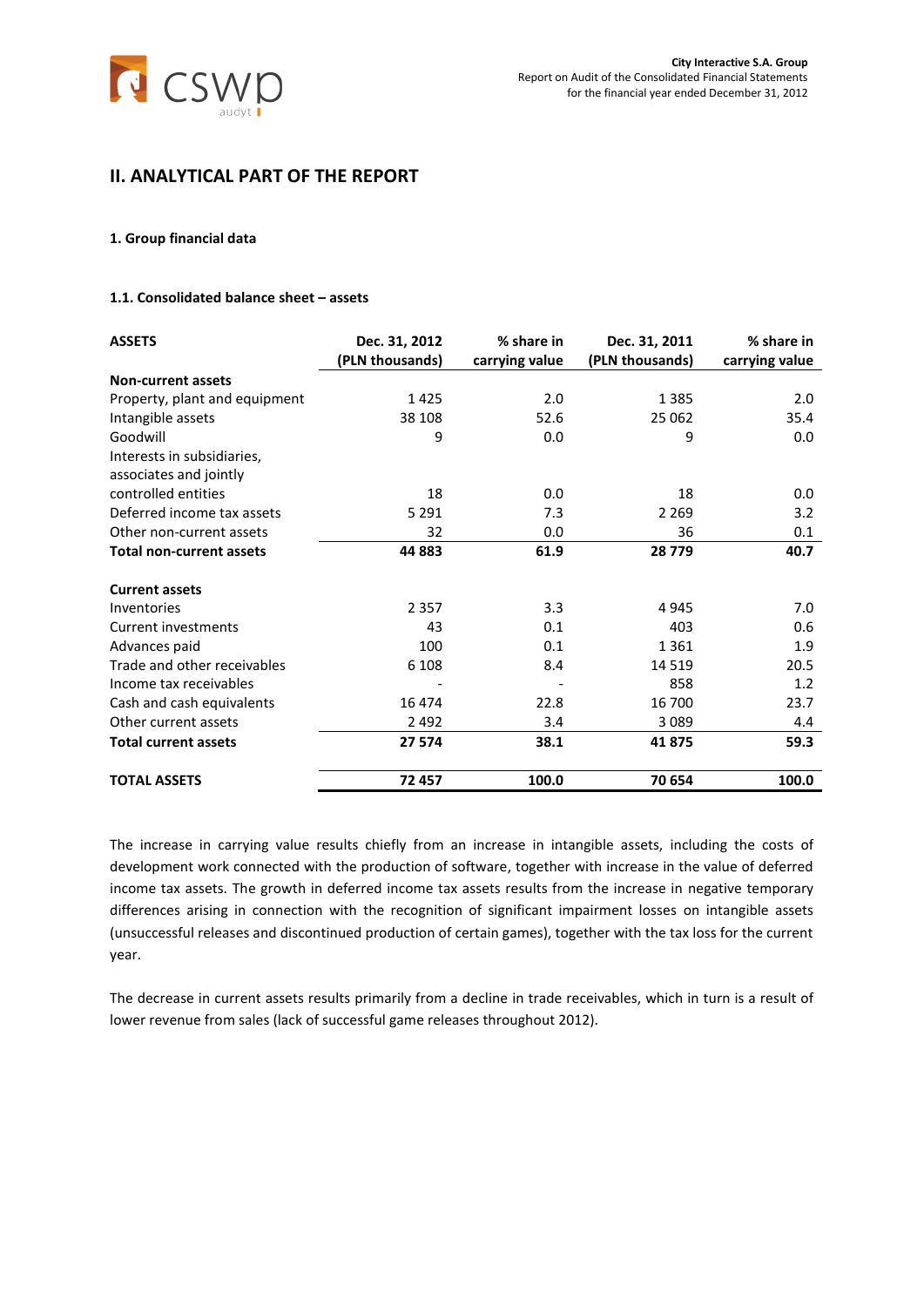

## <span id="page-10-0"></span>**1.2. Consolidated balance sheet – equity and liabilities**

| <b>EQUITY AND LIABILITIES</b>        | Dec. 31, 2012<br>(PLN thousands) | % share in<br>carrying<br>amount | Dec. 31, 2011<br>(PLN thousands) | % share in<br>carrying<br>amount |
|--------------------------------------|----------------------------------|----------------------------------|----------------------------------|----------------------------------|
| <b>Equity</b>                        |                                  |                                  |                                  |                                  |
| Share capital                        | 1 2 6 5                          | 1.7                              | 1 2 6 5                          | 1.8                              |
| Share premium                        | 4556                             | 6.3                              | 4556                             | 6.5                              |
| <b>Revaluation reserve</b>           |                                  |                                  | (2098)                           | 3.0                              |
| Exchange differences on              |                                  |                                  |                                  |                                  |
| translation of foreign               |                                  |                                  |                                  |                                  |
| operations                           | (54)                             | 0.1                              | (10)                             |                                  |
| Buy-back provision                   | 16 000                           | 22.1                             | 16 000                           | 22.6                             |
| Retained earnings                    | 17891                            | 24.6                             | 38 061                           | 54.0                             |
| <b>Total equity</b>                  | 39 658                           | 54.6                             | 57774                            | 81.9                             |
| <b>Non-current liabilities</b>       |                                  |                                  |                                  |                                  |
| Provision for pensions and           |                                  |                                  |                                  |                                  |
| similar                              | 32                               | 0.1                              | 15                               |                                  |
| Finance lease liabilities            | 39                               | 0.1                              | 29                               |                                  |
| Deferred income tax provision        | 44                               | 0.1                              | 298                              | 0.4                              |
| <b>Total non-current liabilities</b> | 115                              | 0.3                              | 342                              | 0.4                              |
| <b>Current liabilities</b>           |                                  |                                  |                                  |                                  |
| Borrowings including credits,        |                                  |                                  |                                  |                                  |
| loans and debt instruments           | 20 602                           | 28.4                             |                                  |                                  |
| Deferred tax liabilities             |                                  |                                  | 46                               | 0.1                              |
| Trade payables                       | 8030                             | 11.1                             | 8 3 2 4                          | 11.7                             |
| Finance lease liabilities            | 51                               | 0.1                              | 26                               | 0.0                              |
| <b>Financial liabilities</b>         |                                  |                                  | 2954                             | 4.2                              |
| <b>Other liabilities</b>             | 286                              | 0.3                              | 298                              | 0.4                              |
| Other current provisions             | 988                              | 1.4                              | 890                              | 1.3                              |
| Deferred income                      | 2727                             | 3.8                              |                                  |                                  |
| <b>Total current liabilities</b>     | 32 684                           | 45.1                             | 12 5 38                          | 17.7                             |
| <b>TOTAL EQUITY AND LIABILITIES</b>  | 72 457                           | 100.0                            | 70 654                           | 100.0                            |

Equity decreased in comparison with the preceding year as a result of the net loss generated for 2012.

The significant increase in liabilities results from the Parent's issue of short-term bonds, presented in liabilities under borrowings including credits, loans and debt instruments.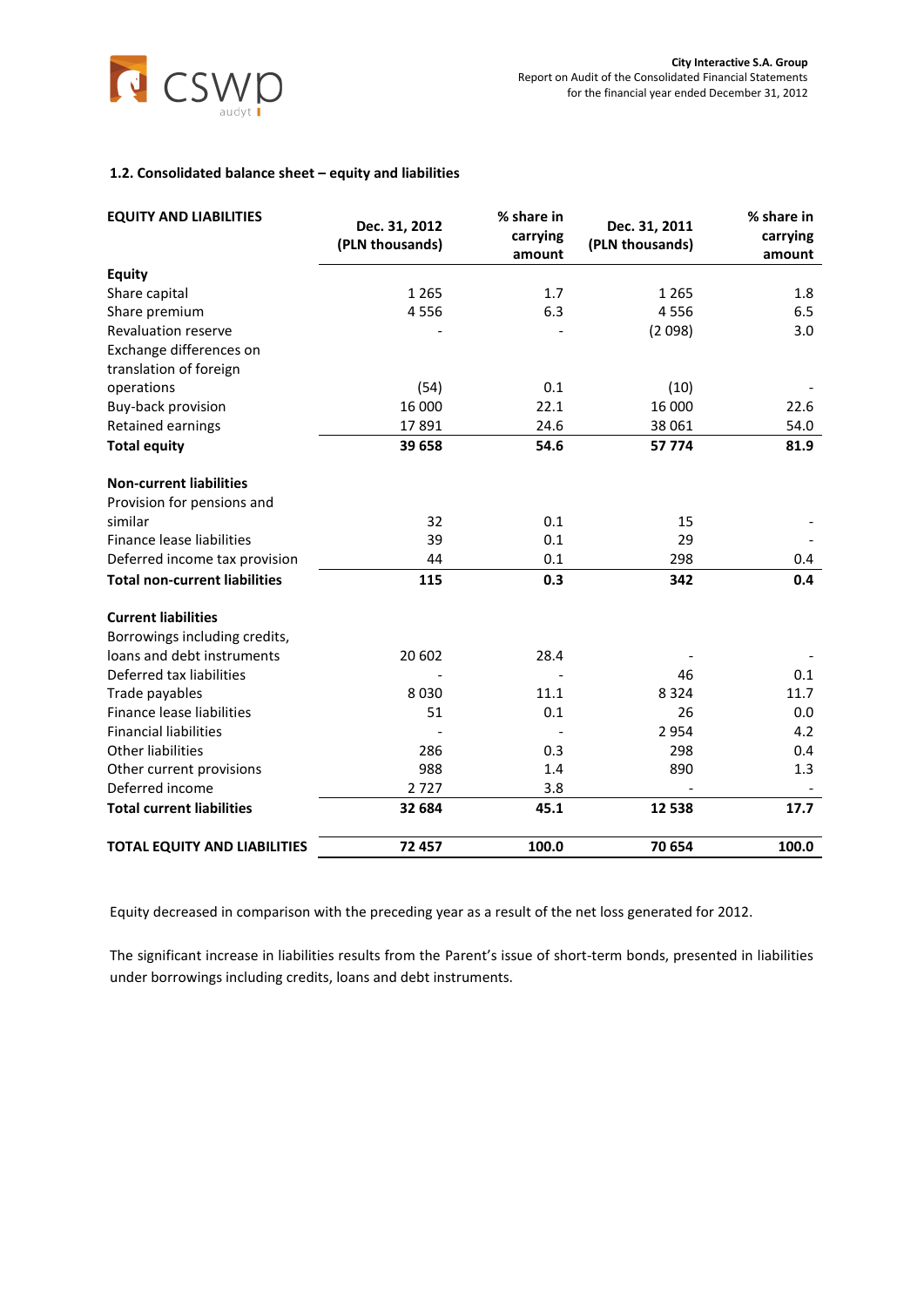

### <span id="page-11-0"></span>**1.3. Consolidated statement of profit and loss**

|                                                         | Jan. 1, 2012-                    | % share in            | Jan. 1, 2011-                    | % share in            |
|---------------------------------------------------------|----------------------------------|-----------------------|----------------------------------|-----------------------|
|                                                         | Dec. 31, 2012<br>(PLN thousands) | revenue from<br>sales | Dec. 31, 2011<br>(PLN thousands) | revenue from<br>sales |
| <b>CONTINUING OPERATIONS</b>                            |                                  |                       |                                  |                       |
| Net revenue from sales                                  |                                  |                       |                                  |                       |
| Revenue from sale of products and<br>services           | 40 15 1                          | 97.4                  | 80 350                           | 98.3                  |
| Revenue from sale of goods for<br>resale and materials  | 1054                             | 2.6                   | 1 3 6 8                          | 1.7                   |
|                                                         | 41 205                           | 100.0                 | 81718                            | 100.0                 |
| Cost of products, goods for resale<br>and services sold |                                  |                       |                                  |                       |
| Cost of manufacture of products<br>sold                 | 29 5 8 5                         | 71.8                  | 42 192                           | 51.6                  |
| Value of goods for resale and<br>materials sold         | 641                              | 1.6                   | 1018                             | 1.3                   |
|                                                         | 30 226                           | 73.4                  | 43 210                           | 52.9                  |
| <b>Gross profit on sales</b>                            | 10979                            | 26.6                  | 38 508                           | 47.1                  |
| Other operating revenue                                 | 329                              | 0.8                   | 669                              | 0.8                   |
| <b>Distribution costs</b>                               | 9691                             | 23.5                  | 10 540                           | 12.9                  |
| Administrative expenses                                 | 5973                             | 14.5                  | 5 9 0 0                          | 7.2                   |
| Other operating costs                                   | 17074                            | 41.4                  | 1617                             | 2.0                   |
| Profit/(loss) on operating<br><i>activities</i>         | (21430)                          | 52.0                  | 21 1 20                          | 25.8                  |
| Finance income                                          | 442                              | 1.1                   | 1546                             | 1.9                   |
| Finance costs                                           | 2 3 8 3                          | 5.8                   | 358                              | 0.4                   |
| Profit/(loss) before tax                                | (23 371)                         | 56.7                  | 22 308                           | 27.3                  |
| Income tax                                              | (3577)                           | 8.7                   | 5 3 8 5                          | 6.6                   |
| Profit/(loss) on continuing<br>operations               | (19794)                          | 48.0                  | 16923                            | 20.7                  |
| Net profit/(loss)                                       | (19794)                          | 48.0                  | 16 923                           | 20.7                  |

The Group incurred a net loss in 2012, resulting from the fact that there were no significant new game releases. The release of flagship titles is planned in 2013 and 2014.

In addition, the Group recognized a significant impairment loss on finished and unfinished game development, amounting to PLN 13.5 million, which was recognized under other operating costs.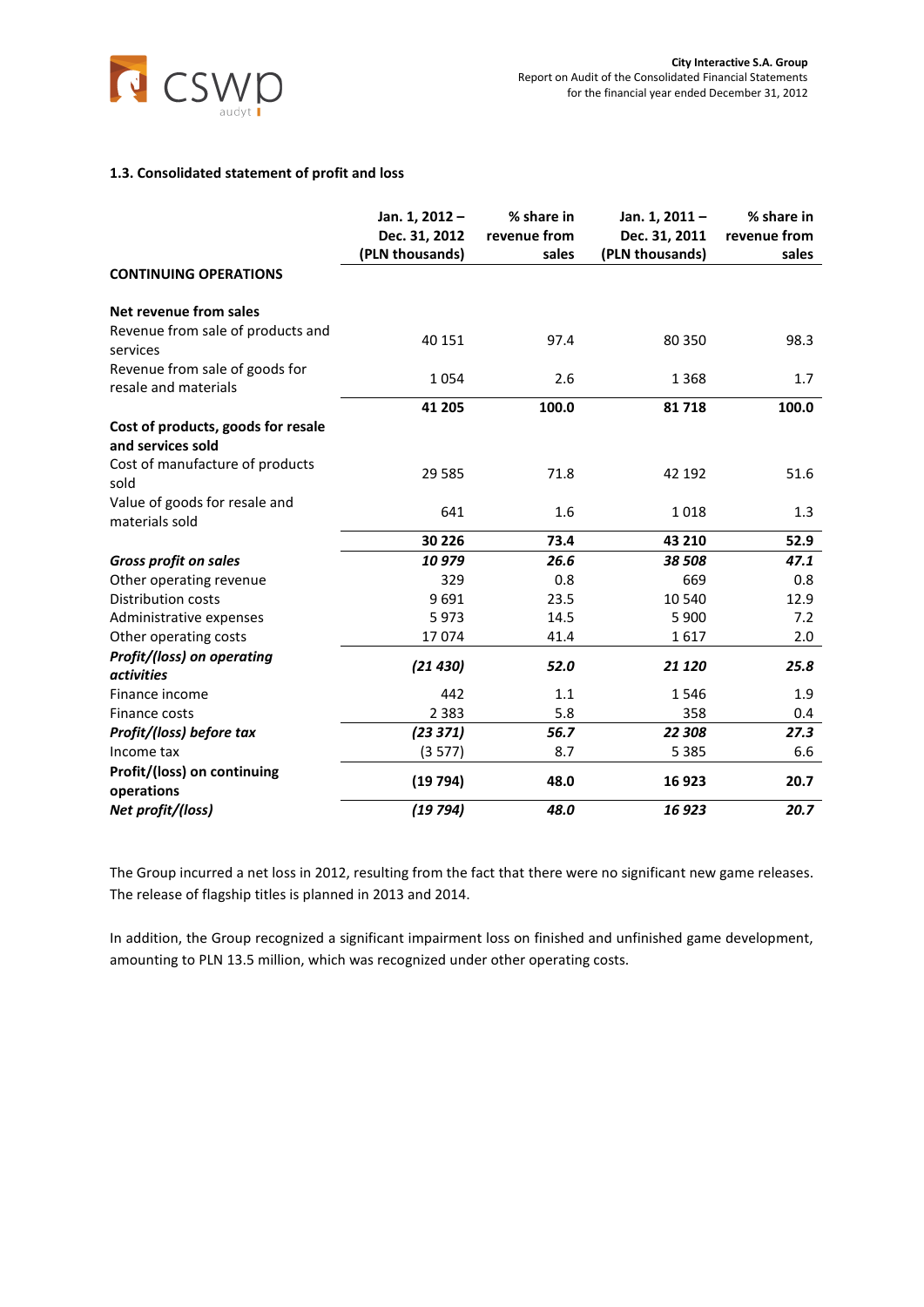

#### <span id="page-12-0"></span>**1.4. Consolidated statement of comprehensive income**

|                                                      | Jan. 1, 2012 -<br>Dec. 31, 2012<br>(PLN thousands) | % share in<br>revenue from<br>sales | Jan. 1, 2011 -<br>Dec. 31, 2011<br>(PLN thousands) | % share in<br>revenue from<br>sales |
|------------------------------------------------------|----------------------------------------------------|-------------------------------------|----------------------------------------------------|-------------------------------------|
| Net profit                                           | (19 794)                                           | 48.0                                | 16923                                              | 20.7                                |
| Total other comprehensive income                     |                                                    |                                     |                                                    |                                     |
| Result of financial asset                            |                                                    |                                     |                                                    |                                     |
| measurement                                          | (44)                                               | 0.1                                 | (14)                                               | 0.0                                 |
| Result of hedging instrument                         |                                                    |                                     |                                                    |                                     |
| measurement                                          | 2098                                               | 5.1                                 | (2098)                                             | 2.6                                 |
|                                                      | 2054                                               | 5.0                                 | (2 112)                                            | 2.6                                 |
| Total comprehensive income for<br>the financial year | (17 740)                                           | 43.1                                | 14811                                              | 18.1                                |

In 2012, other comprehensive income mainly concerned reversal of hedging instrument measurement. The Group did not apply hedge accounting during the current period and as at the end of period did not have any open forward contracts.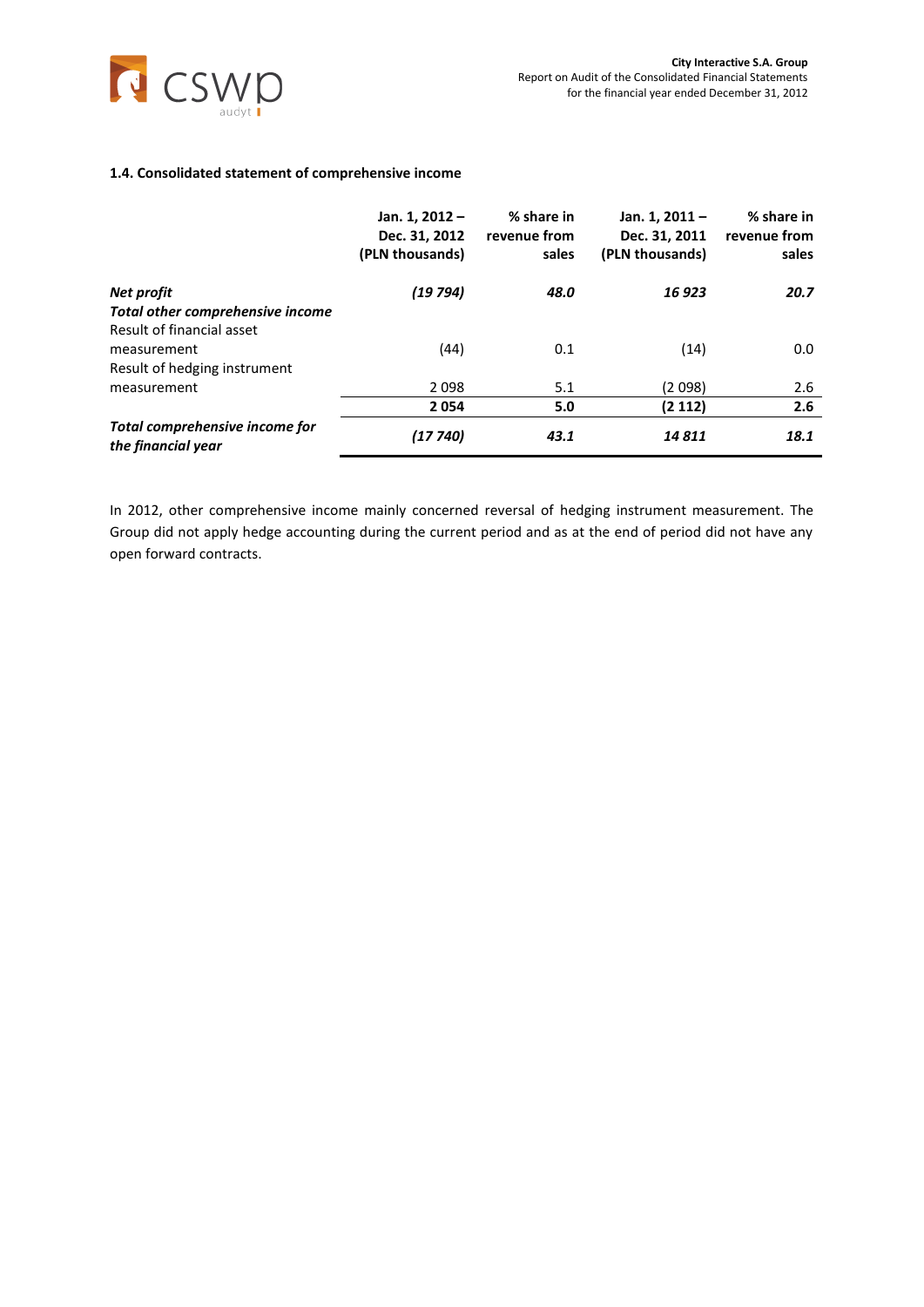

### <span id="page-13-0"></span>**2. Analysis of the Group's financial data**

|    |                                                                                   | 2012           | 2011    | 2010    |
|----|-----------------------------------------------------------------------------------|----------------|---------|---------|
| 1. | Net sales margin                                                                  |                |         |         |
|    | Net profit x 100%<br>Net revenue                                                  | Negative value | 20.7%   | 31.1%   |
| 2. | <b>Return on equity</b>                                                           |                |         |         |
|    | Net profit x 100%<br>Equity - net profit                                          | Negative value | 41.4%   | 167.4%  |
| 3. | <b>Receivables turnover</b>                                                       |                |         |         |
|    | Net trade receivables x 365 days<br>Net revenue from sales                        | 54 days        | 65 days | 73 days |
| 4. | Debt ratio                                                                        |                |         |         |
|    | Liabilities and provisions for liabilities x 100%<br>Total equity and liabilities | 45.3%          | 18.2%   | 27.9%   |
| 5. | <b>Current ratio</b>                                                              |                |         |         |
|    | Current assets<br><b>Current liabilities</b>                                      | 0.8            | 3.3     | 2.6     |

Due to the net loss incurred, profitability ratios were negative in 2012.

The increase in debt results from the drop in equity due to a net loss, together with an increase in the balance of current liabilities as a result of bond issues.

The decline in the current ratio results from the decrease in equity, increase in debt instrument liabilities and significant expenditures on non-current assets (game development).

The financial forecasts presented by the Parent's Management Board show that the positive cash flows and earnings from sales of "Sniper Ghost Warrior 2", the release of which is planned for March 2013, will be fully sufficient for the buy-back of bonds and to maintain the Group's liquidity in 2013.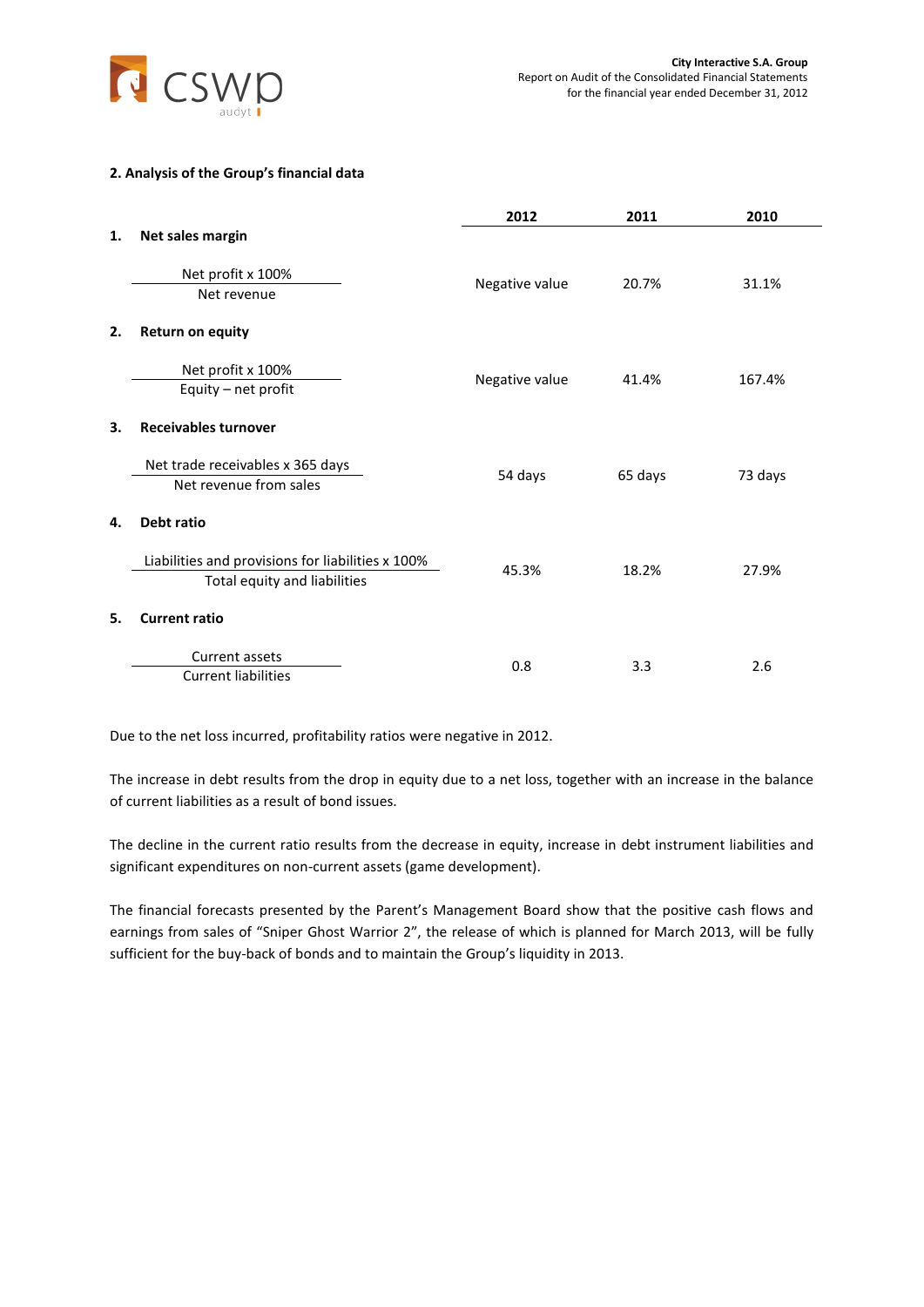

# <span id="page-14-0"></span>**III. DETAILED PART OF THE REPORT**

#### <span id="page-14-1"></span>**1. Extent of the audit**

The audit was carried out for the shareholders and Supervisory Board of City Interactive S.A., having its registered office in Warsaw at ul. Żupnica 17.

The consolidated financial statements comprise a consolidated balance sheet drawn up as at December 31, 2012, consolidated statement of profit and loss, consolidated statement of comprehensive income, consolidated statement of changes in equity, consolidated statement of cash flows for the financial year January 1 to December 31, 2012, and notes to the consolidated financial statements.

There was no limitation in the extent of the audit and the Parent's Management Board submitted and provided access to all declarations, explanations, documents and information requested by the auditor.

#### <span id="page-14-2"></span>**2. Basis for drawing up the consolidated financial statements**

The consolidated financial statements were drawn up in accordance with International Accounting Standards, International Financial Reporting Standards and associated interpretations published in the form of European Commission regulations, and where not governed by such standards then appropriate to the requirements of the Polish Accounting Act and secondary legislation issued on its basis.

#### <span id="page-14-3"></span>**3. Group accounting principles and financial year**

All entities within the Group which are subject to consolidation consistently and diligently apply the unified adopted accounting principles (policies) approved by the Parent's Management Board.

All entities within the Group which are subject to consolidation drew up financial statements for the financial year January 1 to December, 31 2012.

#### <span id="page-14-4"></span>**4. Information on consolidation documentation**

The Parent's Management Board provided complete and accurate consolidation documentation, including:

- the financial statements of all entities within the Group which are subject to consolidation,
- lists of corrections and exclusions necessary to draw up the consolidated financial statements, in particular: the acquisition value of shares in subsidiaries held by the Parent and the share of net assets of the subsidiaries corresponding to the Parent's share in these entities' ownership structure; intergroup settlements (receivables and payables) and inter-group transactions (revenue and costs) for the entities subject to consolidation; exclusions of unrealized results of entities subject to consolidation, recognized as assets and dividends.